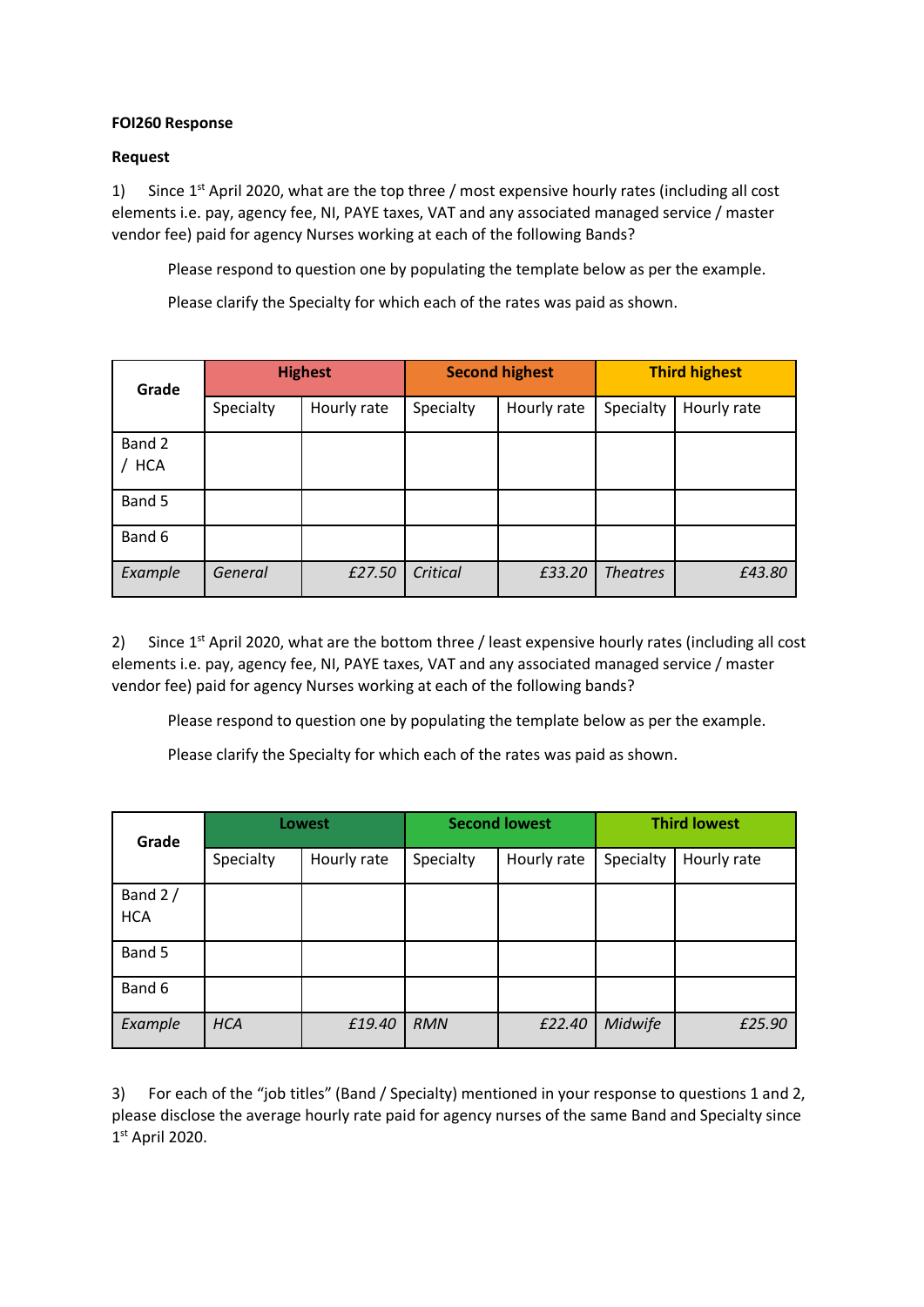There should be a maximum of 18 unique "job titles" in the tables above; please use the template below as per the example given at the bottom.

| Job<br><b>Title</b> | <b>Band / Speciality</b> | Average hourly rate | <b>Number of individual Nurses worked</b> |
|---------------------|--------------------------|---------------------|-------------------------------------------|
| $\mathbf 1$         |                          |                     |                                           |
| $\overline{2}$      |                          |                     |                                           |
| $\mathsf{3}$        |                          |                     |                                           |
| $\pmb{4}$           |                          |                     |                                           |
| 5                   |                          |                     |                                           |
| $\boldsymbol{6}$    |                          |                     |                                           |
| $\overline{7}$      |                          |                     |                                           |
| $\bf 8$             |                          |                     |                                           |
| $\boldsymbol{9}$    |                          |                     |                                           |
| 10                  |                          |                     |                                           |
| 11                  |                          |                     |                                           |
| 12                  |                          |                     |                                           |
| 13                  |                          |                     |                                           |
| 14                  |                          |                     |                                           |
| 15                  |                          |                     |                                           |
| 16                  |                          |                     |                                           |
| $17\,$              |                          |                     |                                           |
| 18                  |                          |                     |                                           |
| <b>Example</b>      | <b>Band 6 Midwife</b>    | £38.00              | $\overline{4}$                            |

4) Has the Trust set maximum hourly rates for agency nurses and, if so, what is the maximum hourly rate for each of the job titles you've listed in response to question 1.